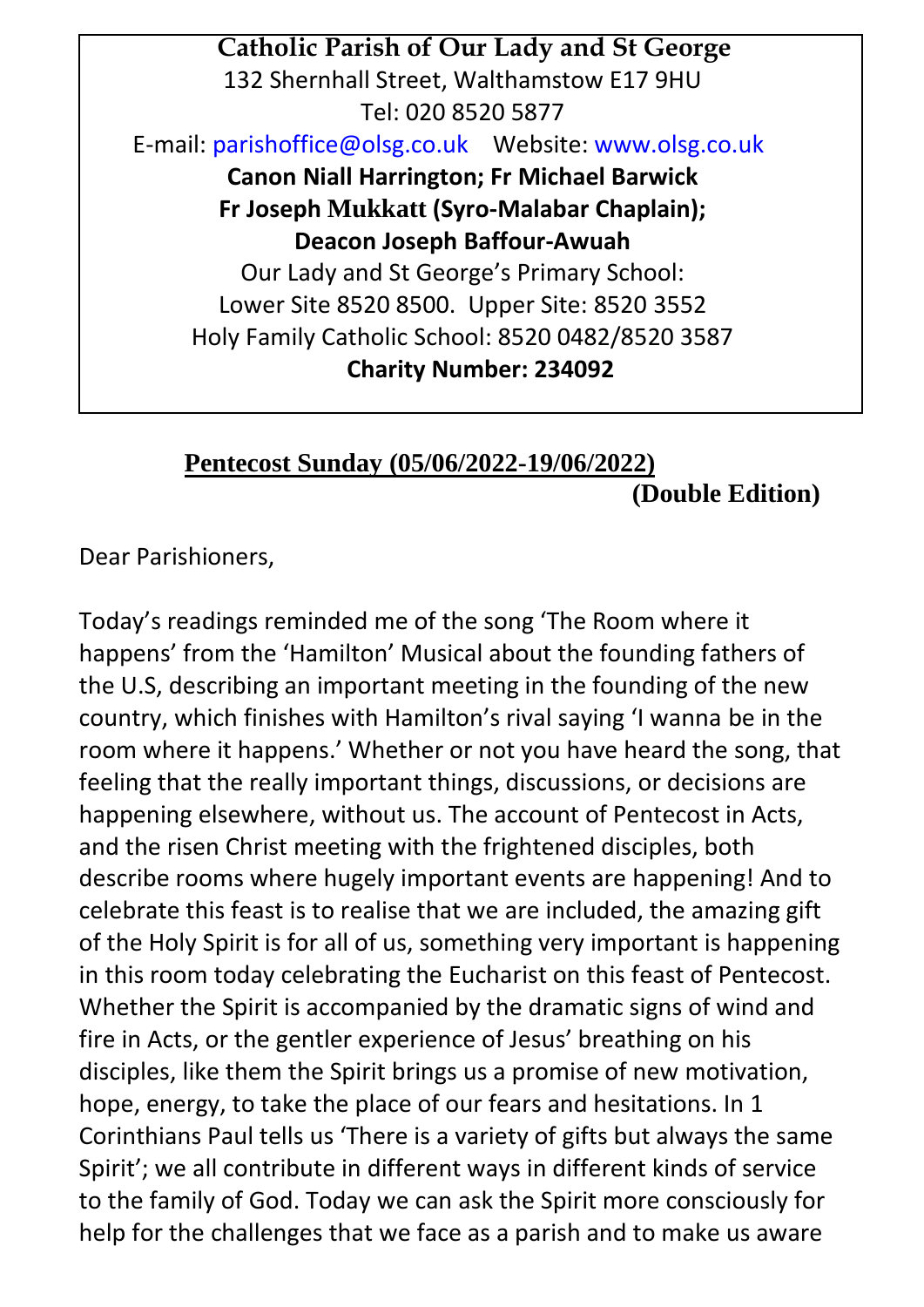of new ways we can build up the Church community. The end of the Acts reading can be a bit of an obstacle for readers with all the strange place names! But that is a reminder that the Spirit breaks down barriers and so we ask the Spirit to open our hearts to the whole family of God.

Have a Blessed Week.

Guon Miall

**===============================================================**

**MARRIAGES:** By appointment. At least six month's notice is required. Please speak to the priests for more information.

**Parish Baptism Preparation Course** The next parish preparation course (Session 2) for the Sacrament of Baptism will be on Monday  $6<sup>th</sup>$  June May at 6:30pm in the church

The Sacrament of Reconciliation is available after all Masses weekdays and weekends. Ask one of the priests.

If you wish to book a Mass for a particular date and time you will need to give at least 12 weeks notice.

**Tamil Community Mass**: The Mass in Tamil will be celebrated each third Sunday of the month in Our Lady and Saint George's Church at 5p.m.

Proclaimers of the Word are asked to note the new Readers rota is now available to commence 29 May. Thanks for all your ministry to the parish. Anyone who is interested in Proclaiming the Word, please email the Parish office. Please read and follow the guidelines.

**LATE VOCATION TO THE PRIESTHOOD**: A vocation discernment weekend for men between the ages of 30 and 55 will take place at St Beuno's in North Wales from Friday 2nd to Sunday 4th September 2022. The direct link for further details and booking: Discernment Weekend https://www.pathwaystogod.org/courses-eventsretreats/discernment-weekend-older-men-2

We welcome into the community of Faith through the Sacrament of Baptism on Sunday last Vania, Verite, Tiffany, Destiny and Valdo.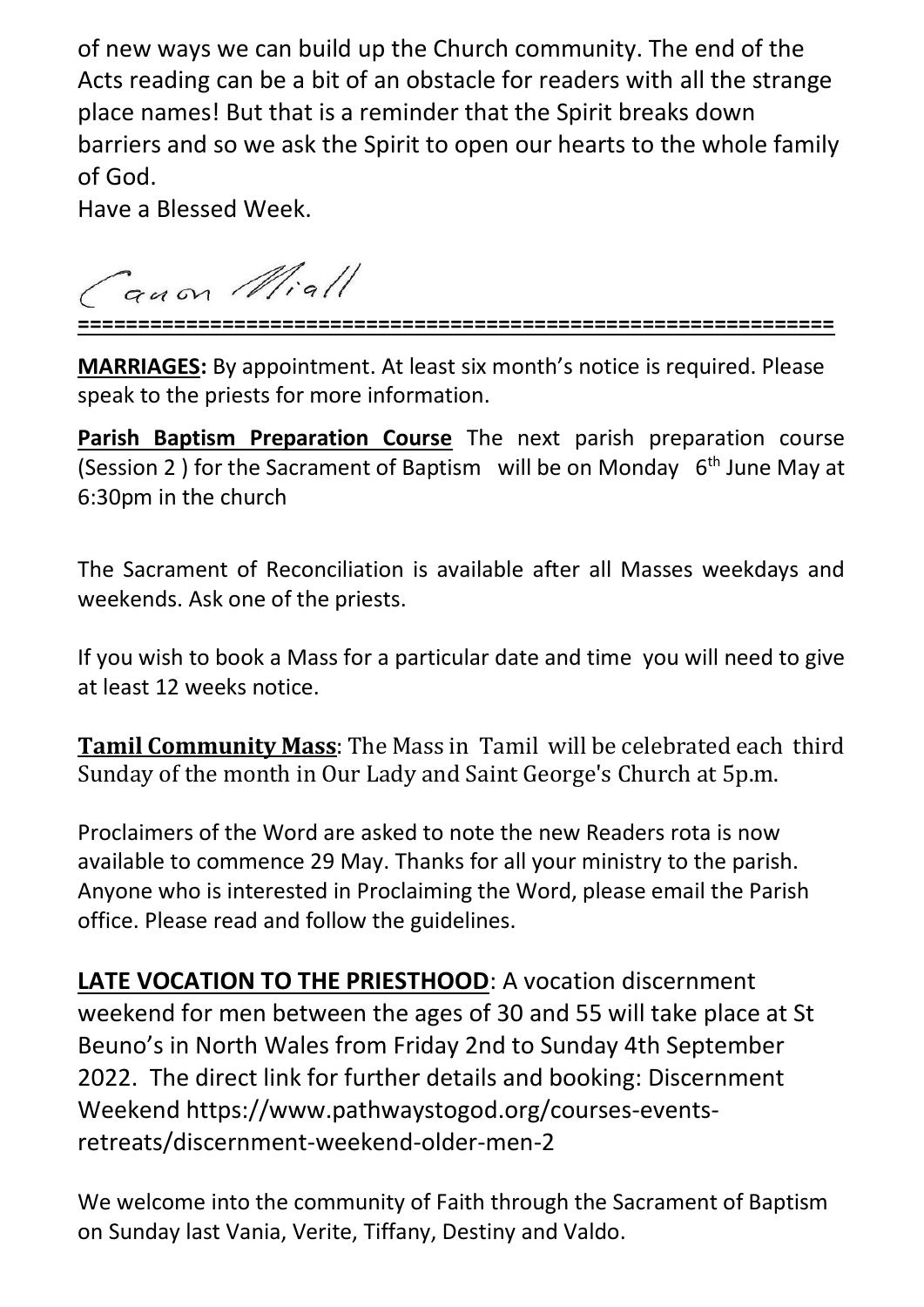| 06:00 pm    | Greta Weaver (Rest in Peace) (O'Gorman Family)         |
|-------------|--------------------------------------------------------|
| Sun 5 June  | <b>Pentecost Sunday (Day of Prayer FOR THE Church)</b> |
| 08:30am     | Enrico Valderama (Rest in Peace)                       |
| 10:00am     | Marie Hodge (Rest in Peace) (Mary Leeds)               |
| 12noon      | Intentions of Geraldine (Nelly and Cesar)              |
| Mon 6 June  | The Blessed Virgin Mary, Mother of the Church          |
| $09:15$ am  | Greta Weaver (Rest in Peace) (Pat and Mary Moss)       |
| 06:00 pm    | Victoria Wyndham (Rest in Peace) (Family)              |
| Tue 7 June  | <b>FERIA</b>                                           |
| 09:15am     | George and Teodora Bartolo (Rest in Peace) (Elizabeth) |
| 06:00pm     | Parishioners                                           |
| Wed 8 June  | <b>FERIA</b>                                           |
| 09:15am     | Margo Givens (Rest in Peace) (Phillips)                |
| 06:00 pm    | Vera Fagan                                             |
| Thu 9 June  | Our Lord Jesus Christ The Eternal High Priest          |
| 09:15am     | Peggy Breslin (Rest in Peace) (Moss)                   |
| 06:00pm     | Irmigard Moosmayr                                      |
| Fri 10 June | <b>FERIA</b>                                           |
| 09:15 am    | Jim, Teresa and Family Intention (Mary)                |
| 06:00pm     | Holy Souls (Betty)                                     |
| Sat 11 June | <b>Saint Barnabas, Apostle</b>                         |
| 10:00am     | Aurora Longas (Rest in Peace) (Family)                 |
| 06:00pm     | Greta Waever (Rest in Peace) (Carmody)                 |
| Sun 12 June | <b>The Most Holy Trinity</b>                           |
| 08:30 am    | Peace in Ukraine                                       |
| 10:00am     | Intentions of the Callaghan Family (Patrick)           |
| 12noon      | Nana Nyako Barfour (Rest in Peace) (Lorna)             |

**Mass times and intentions at Our Lady and St. George**

At all the Masses on the weekend of  $11<sup>th</sup>$  and  $12<sup>th</sup>$  June religious goods made of olive by craftsmen in the Holy Land will be on sale. If you are thinking about a gift or something for your home then do have a look.

A Mass of thanksgiving for Dr. Stone, head of Holy Family for the 14 years will be celebrated in Our Lady and Saint George Church 4pm. Friday 1<sup>st</sup> of July.

Every blessings to the 52 children who received our Lord by Holy Communion in this month of May.